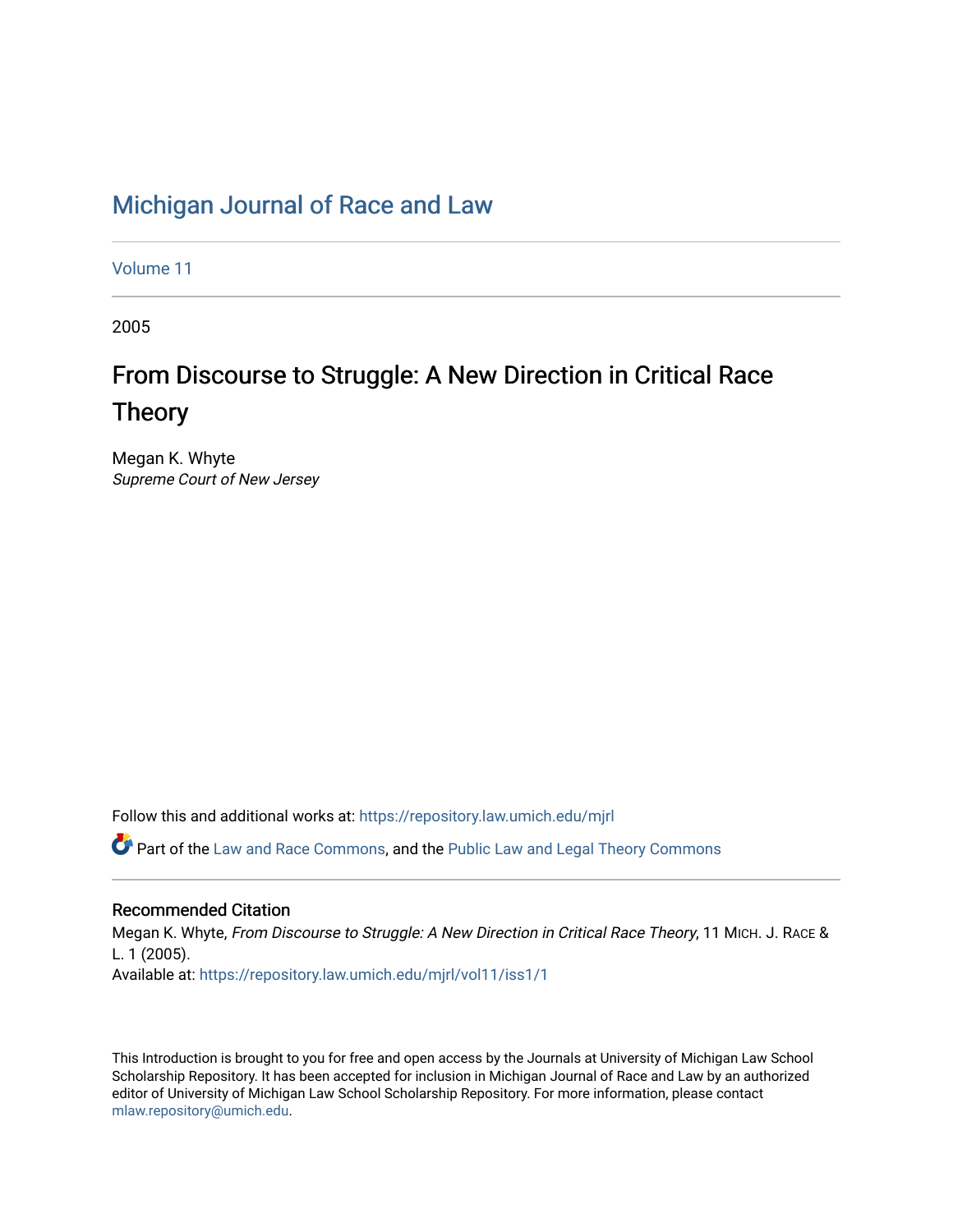### FROM DISCOURSE TO STRUGGLE: A NEW DIRECTION **IN** CRITICAL RACE THEORY

#### *Megan K. Whyte\**

In 2003, Richard Delgado ignited a firestorm when he published a controversial book review' critiquing the current direction of critical race theory. He charged that critical race theory has moved from its realist beginnings-tackling issues such as interest convergence, the Supreme Court's role in legitimizing racial discrimination, and the forsaking of judicial remedies in lieu of street marches and demonstrations-to an idealist approach—focusing on discourse and theory "at the expense of power, history, and similar material determinants of minority-group fortunes."<sup>2</sup> Delgado called for critical race theorists to "consider that race is not merely a matter for abstract analysis, but for struggle," and further suggested a number of avenues for critical race theorists to explore the material components of race, one of which was a more careful examination of the relationship between race and class.<sup>4</sup>

Some scholars hotly dispute Delgado's contention that today's critical race theorists ignore material determinants of civil rights progress.<sup>5</sup> Many were already considering the relationship between race, class, and power-for example, developing strategies to build multiracial coalitions with the potential to transform institutions that do not work for all members of society.<sup>6</sup> Others have responded to Delgado's challenge and begun reexamining the relationship between race and class beyond intersectionality.<sup>7</sup> This new scholarly direction reflects critical race theory's progressive

4. *Id.*

7. Critical race theorists have often used intersectionality analysis to account for multiple grounds of identity. See, e.g., Kimberlé Williams Crenshaw, Mapping the Margins:

Law Clerk to Justice John E. Wallace, Jr., Supreme Court of New Jersey; J.D., University of Michigan Law School; A.B., Harvard College. I would like to thank everyone involved in planning this symposium, especially Jacquelyn Ofia Cascarano and Beth Blackwood, Symposium Co-Coordinators; Maureen Bishop, Business Manager; Kavitha Babu,Volume 9 Symposium Coordinator; and Rebecca Giltner,Volume 9 Editor-in-Chief. *The Journal* is indebted to Professor Daria Roithmayr for providing the inspiration for the symposium and for encouraging many of the speakers to attend.

<sup>1.</sup> Richard Delgado, Crossroads and Blind Alleys: *A* Critical Examination *of Recent Writing About Race,* 82 TEX. L. REv. 121 (2003) (reviewing FRANCISCO **VALDES,** JEROME MCCRISTAL **CULP,** & **ANGELA** P. HARRIs, CROSSROADS, DIRECTIONS, **AND A NEW** CRITICAL **RACE** THEORY (2002)).

<sup>2.</sup> *Id.* at 122-23.

<sup>3.</sup> *Id.* at 151.

<sup>5.</sup> *See, e.g.,* Kevin R.Johnson, *Roll Over Beethoven: "A Critical Examination of Recent Writing About Race",* 82 TEx. L. REv. **717** (2004).

*<sup>6.</sup> See, e.g.,* LANi **GUINIER** & GERALD TORRES, THE MINER'S **CANARY:** ENLISTING **RACE, RESISTING** POWER,TRANSFORMING DEMOCRACY (2003).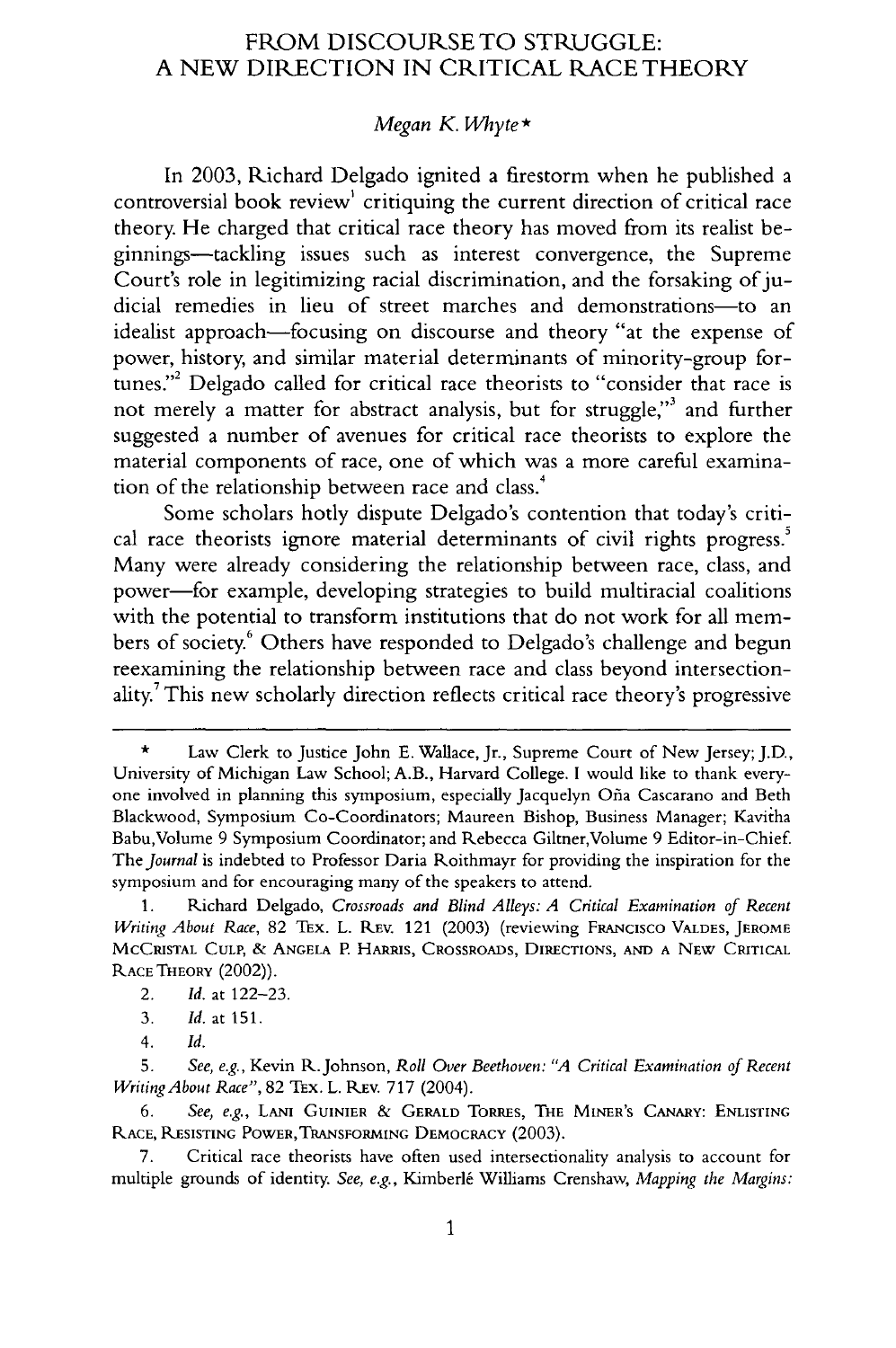beginnings and underscores its commitment to the comprehensive examination of race and the law.

To commemorate the *Michigan Journal of Race & Law's* tenth anniversary, we hosted a symposium in February 2005 that marked this shift within critical race theory. Entitled "Going Back to Class?: The Reemergence of Class in Critical Race Theory," the symposium brought together speakers, students, Journal alumni, and members of the community to begin a fuller examination of the relationship between race and class.

To link this symposium with our history, Guy-Uriel **E.** Charles, our first Editor-in-Chief, delivered an address that described the founding of the *Journal* and discussed the continued importance and viability of specialty journals. Charles noted that the *Michigan Journal of Race & Law* was established because a group of students of color at the University of Michigan Law School felt marginalized and responded to that oppression as any good law students would-by starting a law journal. The founders were people united across race and class lines for a common cause, and they won a hard-fought struggle to create this publication and solidify its place in the Law School. Charles encouraged the audience to be fearless in pushing boundaries, changing guidelines, and reshaping institutions to move the law forward.

Richard Delgado delivered the symposium's opening keynote address, a continued appeal for critical race theorists to engage materialist concerns in their scholarship and teaching. By interspersing rap with the formal language of traditional legal scholarship, the form of Delgado's Essay<sup>8</sup> embodies his call to bring academic discourse more in line with the lives of the people who should be at the center of critical race theory. He urges critical race theorists to employ a realist perspective that considers material outcomes in people's lives, and he encourages scholars to experiment in their own work with more popular forms of communication. Delgado's Essay discusses the history of the movement and challenges critical race theorists to fight the power. Most importantly, he offers concrete suggestions for how critical race theorists can do so: by making their teaching "hotter"; by publishing activist scholarship that considers today's potentials for interest convergence; by pushing the legal profession to allow critique, not just regimentation of thought; and by considering other sources of ideas and theories, such as post-colonial literature.

The first panel, entitled "New Directions: The Future of Critical Race Theory," debated whether critical race theory has overlooked im-

*Intersectionality, Identity Politics, and Violence Against Women of Color,* 43 **STAN.** L. REV. 1241 (1991). Rather than viewing race and class as intersecting aspects of identity, this new movement envisions race and class as dynamic institutionalized processes that produce relations of racial and material domination between groups of people.

<sup>8.</sup> Richard Delgado, *Si Se Puede, but Who Gets the Gravy?,* 11 MIcH.J. **RACE &** L. 9 (2005).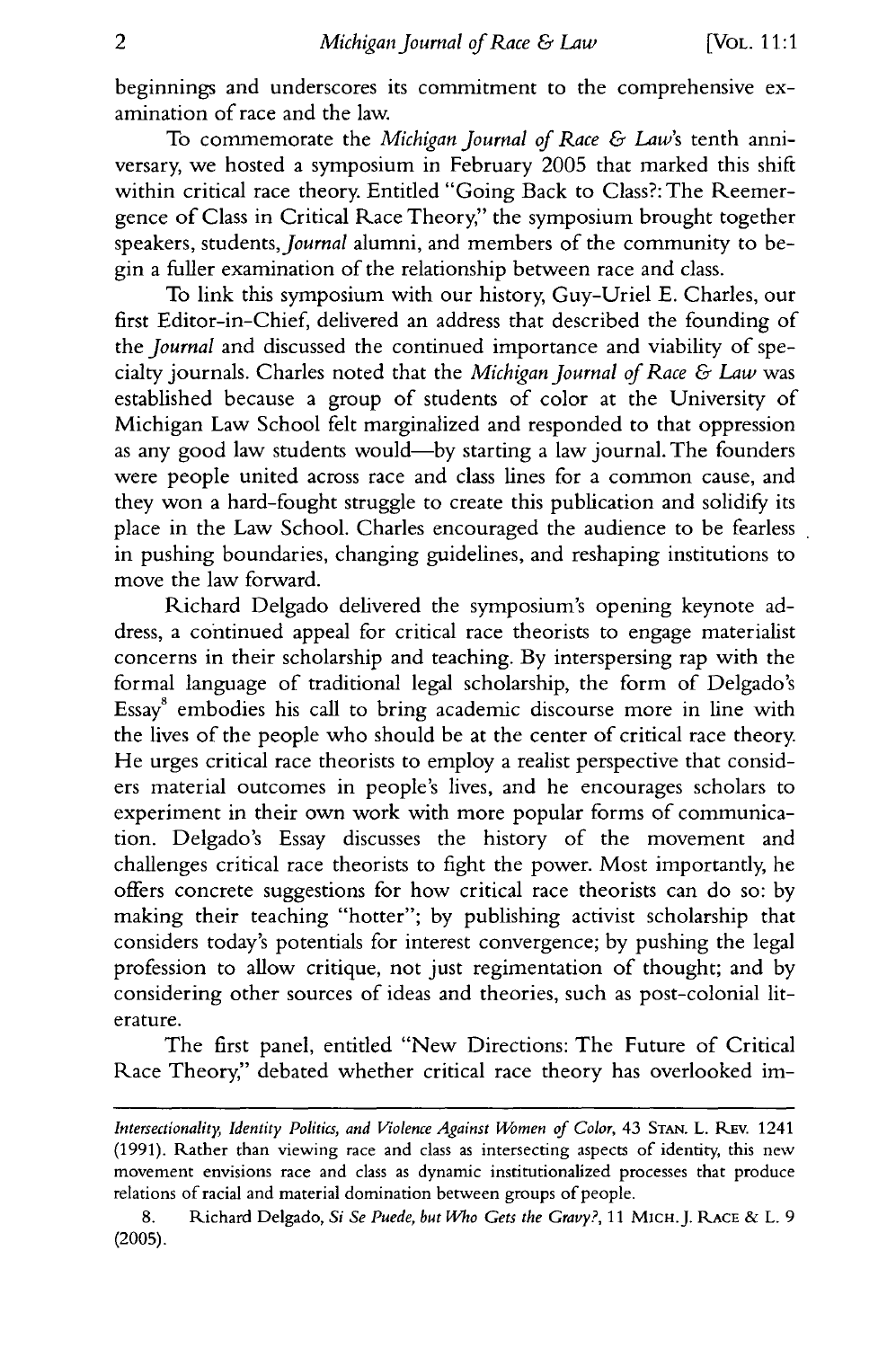portant issues and proposed topics for further exploration. Emily Houh combined contract law with critical race theory to propose a common law antidiscrimination claim that is grounded doctrinally in the contractually implied obligation of good faith and that has the potential for effecting a public law norm of equality.<sup>9</sup> Kevin Johnson explained that integrating class into critical race theory is an issue not only for scholars but also for activists. Using examples from immigration law, he discussed the centrality of class and economics to racial subordination. Rebecca Tsosie considered the importance of both the materialist and the idealist perspectives for developing a holistic vision of how critical race theory may work toward racial justice and challenge the externally-imposed mechanisms that govern people's lives.

Rebecca Tsosie's Essay<sup>10</sup> examines the potential for critical race theory to compel transformative thought within our jurisprudence. She engages the notion of justice and discusses its relationship to the law as well as to racial healing. After considering the unique position of Native Hawaiians, Tsosie analyzes the debate over political rights in Hawaii to illustrate the complexities and promise of transformational justice. She envisions alternative possibilities for achieving justice and suggests ways the materialist and idealist perspectives within critical race theory can be bridged to bring about racial healing.

The second panel, entitled "Beyond the Law: Interdisciplinary Perspectives on Race and Class," brought together a political scientist, a philosopher, and a sociologist to discuss current research in their disciplines on the interplay between race and class and to offer new tools for critical race theorists to use when examining race, class, and the law. Jennifer Hochschild explained that political scientists recognize that both ideas and material outcomes matter, and that they consider race as a consequence of material concerns. Charles Mills debated whether Marxism should be revived and forced to take race seriously, and whether a distinctively Marxist critical race theory is even possible. E. San Juan, Jr., described class struggle, explaining that academic discourse about race has shifted discourse about class from the Marxist concept of struggle and antagonism to the neo-Weberian notions of status and lifestyle.

Jennifer Hochschild's Essay<sup>11</sup> notes that while critical race theorists do not fully engage the importance of material consequences, most political scientists do not fully consider the importance of ideas. Hochschild

*<sup>9.</sup> See* Emily M.S. Houh, *Critical Race Realism: Re-Claiming the Antidiscrimination Principle Through the Doctrine of Good Faith in Contract Law,* 66 U. **PITT.** L. REV. 455 (2005).

Rebecca Tsosie, *Engaging the Spirit of Racial Healing Within Critical Race Theory: An Exercise in Transformative Thought,* **11** MicH.J. **RACE** & L. 21 (2005).

**<sup>11.</sup>** Jennifer L. Hochschild, *Race and Class in Political Science,* **11** MIcH J. RACE **&** L. 99 (2005).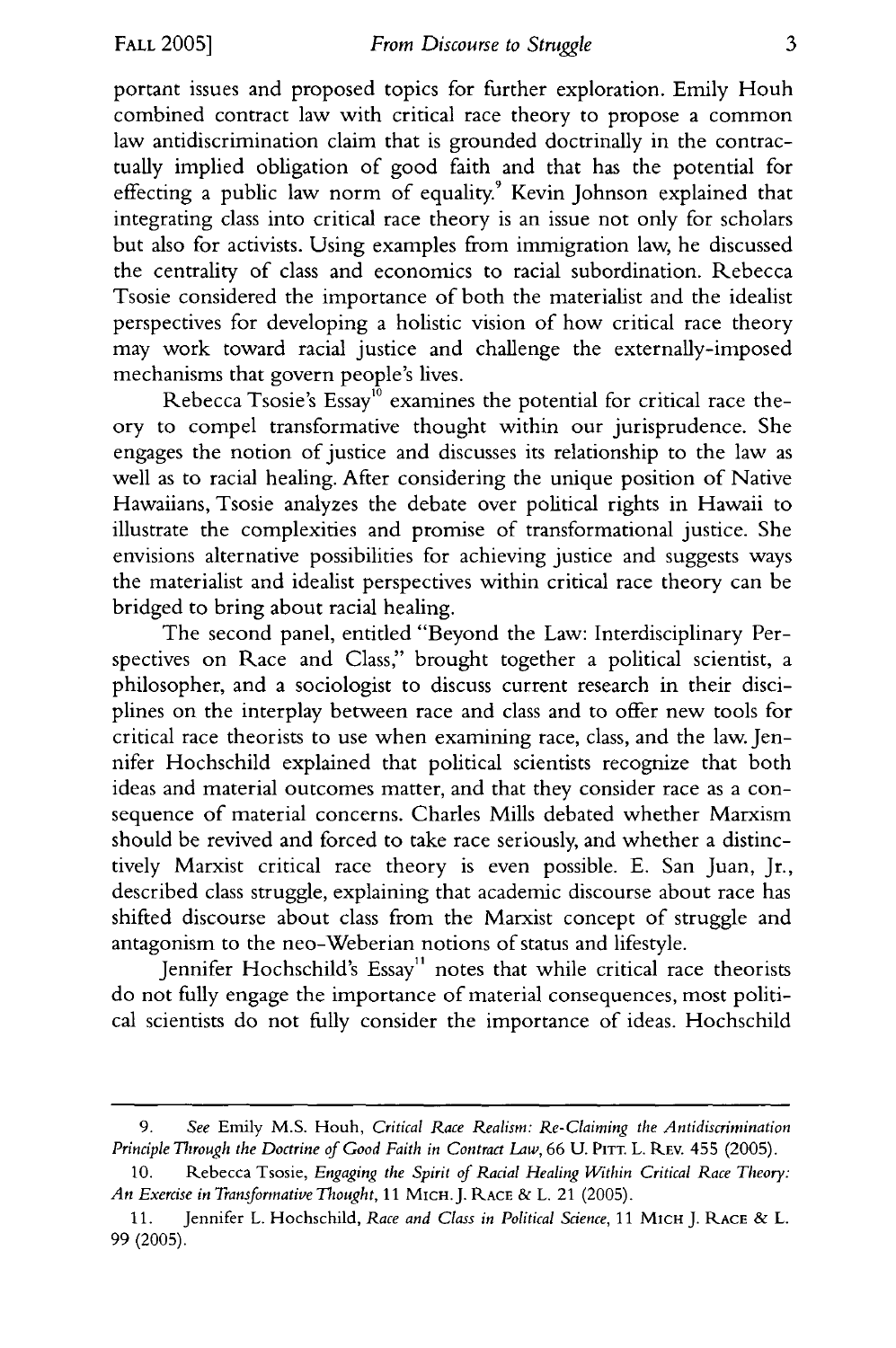remarks that in her own book, *Facing Up to the American Dream*,<sup>12</sup> ''materia conditions and political structures of hierarchy set the terms of the research ... but attitudes and beliefs comprised the content."<sup>3</sup> Like Delgado, she recognizes that neither ideologies nor structures can be fully analyzed separately or without examining the ways materialist and idealist perspectives intersect.

E. San Juan, Jr.'s, Essay<sup>14</sup> explains that present modes of discourse about race and class no longer suffice due to accelerated domestic and international conflicts. San Juan notes the importance of a materialist critique and contends that racism can only be understood when situated within the context of the capitalist division of labor and its reproduction of inequality. He recognizes that the extraction of surplus labor in a capitalist system always involves conflict and struggle. Finally, San Juan describes the situation of Filipina domestics and calls for future research to explore oppression of women migrant workers, particularly women of color and those from the Third World. He suggests that critical race theory should "begin with the concept of class as an antagonistic relation between labor and capital, and then proceed to analyze how the determinant of 'race' is played out historically in the class-conflicted structure of capitalism and its political/ideological processes of class rule."<sup>15</sup>

The third panel, entitled "Redefining the Movement: Class in Critical Race Theory," reconceptualized the relationship between race and class beyond the model of intersectionality. These panelists envisioned race and class as dynamic institutionalized processes that produce relations of racial and material domination between groups of people. Paul Butler discussed what students persuaded by critical race theory should do after law school, explaining that Black students who want to help the Black community should not become prosecutors because their presence in the courtroom provides a cloak of legitimacy to the criminal justice system. He also noted that neither litigation nor jobs in corporate law firms will crush White supremacy or bring about a radical redistribution of wealth. Noting that the legal form itself contains everything against which radicals rage, Anthony Farley described accumulation and enclosure and charged that by trying to work within the strictures of the legal system, we merely attempt to reform slavery while we help to build the master's house.

Also during the third panel, Daria Roithmayr situated this reemergence of class within the history of critical race theory and explained that an identity-based analysis of race and class as intersecting ideas and identi-

<sup>12.</sup> JENNIFER L. **HOCHSCHILD,** FACING **UP** TO THE AMERICAN DREAM: **RACE, CLASS, AND** THE **SOUL OF** THE NATION (1996).

<sup>13.</sup> Hochschild, supra note **11,** at 110.

<sup>14.</sup> E. San Juan, Jr., *Fron Race to Class Struggle:* Re-Problematizing Critical *Race Theory,* 11 MICH J. RACE & L. 75 (2005).

<sup>15.</sup> *Id.* at 97.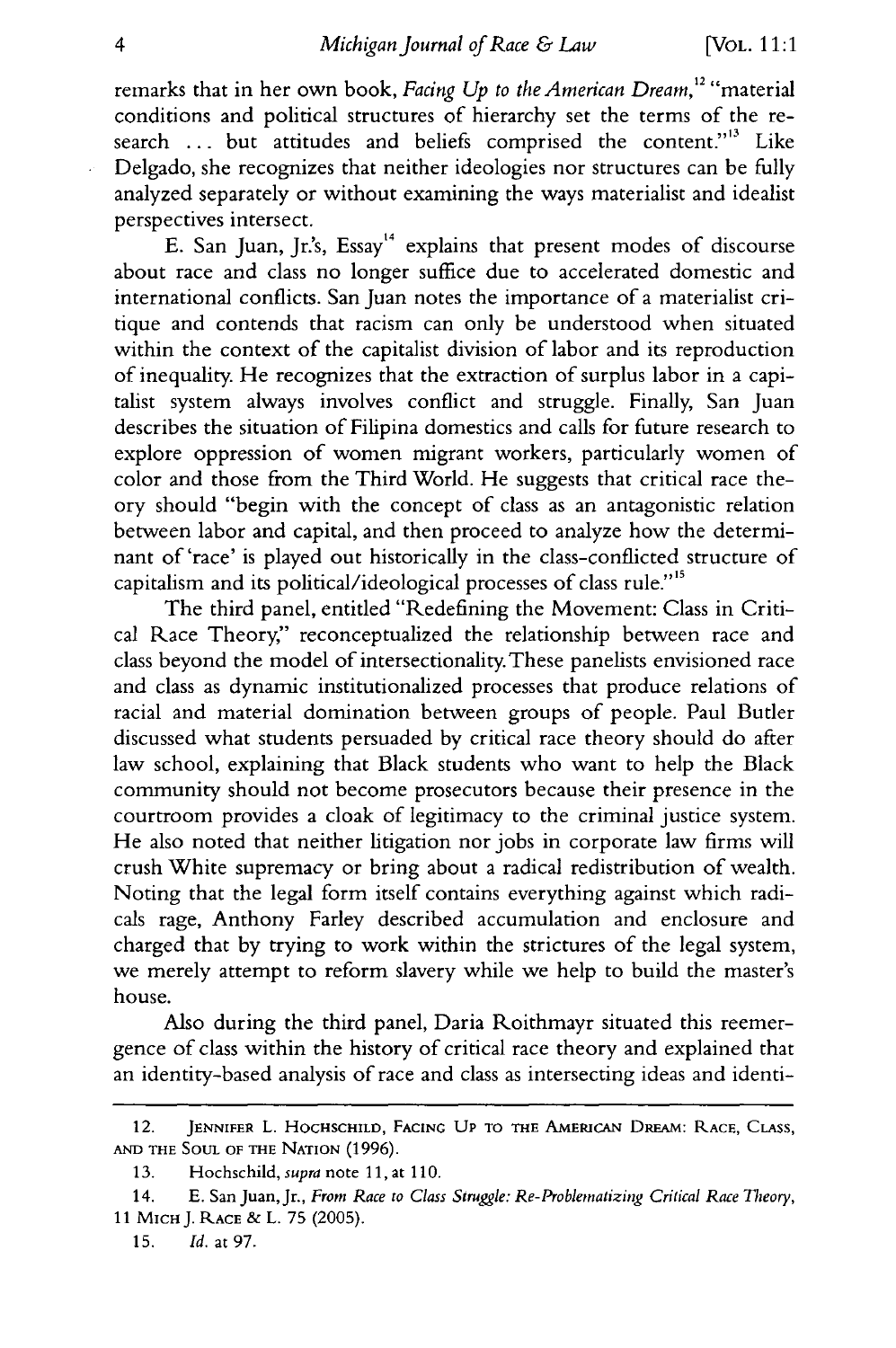ties undertheorizes the relationships between race and class, racism and material exploitation. She described the lock-in model of racial inequality<sup>16</sup>-a model of persistent monopoly that explains the institutional relationships between racism and material exploitation-and noted that we must move toward dismantling those institutional relationships, embedded in capitalism and the rule of law, that reproduce racial inequality. Chantal Thomas then applied critical race theory tools to international law, expanding the discussion into the global context and considering issues of global development and trafficking in persons.

Anthony Farley's Essay<sup>17</sup> contends that the rule of law is the endless unfolding of the primal scene of accumulation. By praying for legal relief rather than dismantling the system, the slave chooses enslavement over freedom. Farley describes ownership as violence and explains that property rights are the means of protecting the master class until everything and everyone comes to be owned. He notes the original accumulation is represented as freedom and exploitative relationships are treated as free exchange in the marketplace, but the rule of law is really only the disguise for the rule of one group over another, White-over-Black.

The fourth panel, entitled "Incorporating Class: Race, Class, and Intersectionality" engaged different methods for analyzing the relationship between race, class, and other grounds of identity. Angela Onwuachi-Willig compared race, class, sex, and status as a former slave, with race, class, sex, and welfare motherhood, and examined how the government has constructed poverty as a private rather than a public problem. She linked the government's proposition of marriage as a cure for poverty with its history of using marriage as a tool for civilizing unruly outsiders.18 Angela Harris argued that the idea of political economy in the law needs to be reinvented where law and economics meets critical theory; she explained the political economy approach to the law and discussed why it is useful for addressing issues of race and class. Richard Banks contended that marriage can shift hierarchies and considered how increasing the marriage rate among Black women in the United States might positively affect those women and the Black community as a whole. The debate among these panelists regarding the interplay between race, class, and marriage proved particularly spirited.

The Essay by Richard Banks and Su Jin Gatlin<sup>19</sup> starts with the assumption that marriage provides benefits both to the individuals involved in the marriage and to their children and notes that African Americans at

<sup>16.</sup> *See* Daria Roithmayr, *Barriers to Entry: A Market Lock-In Model of Discrimination,* 86 VA. L. REV. 727 (2000).

<sup>17.</sup> Anthony Paul Farley, *Accumulation,* 11 MICH.J. RACE **&** L. 51 (2005).

**<sup>18.</sup>** *See* Angela Onwuachi-Willig, *The Return of the Ring: Welfare Reform's Marriage Cure as the Revival of Post-Bellum Control,* 93 **CAL.** L. REv. (forthcoming 2005).

<sup>19.</sup> R. Richard Banks & Su Jin Gatlin, *African American Intimacy: The Racial Gap in Marriage,* 11 MICH.J. **RACE** & L. 115 (2005).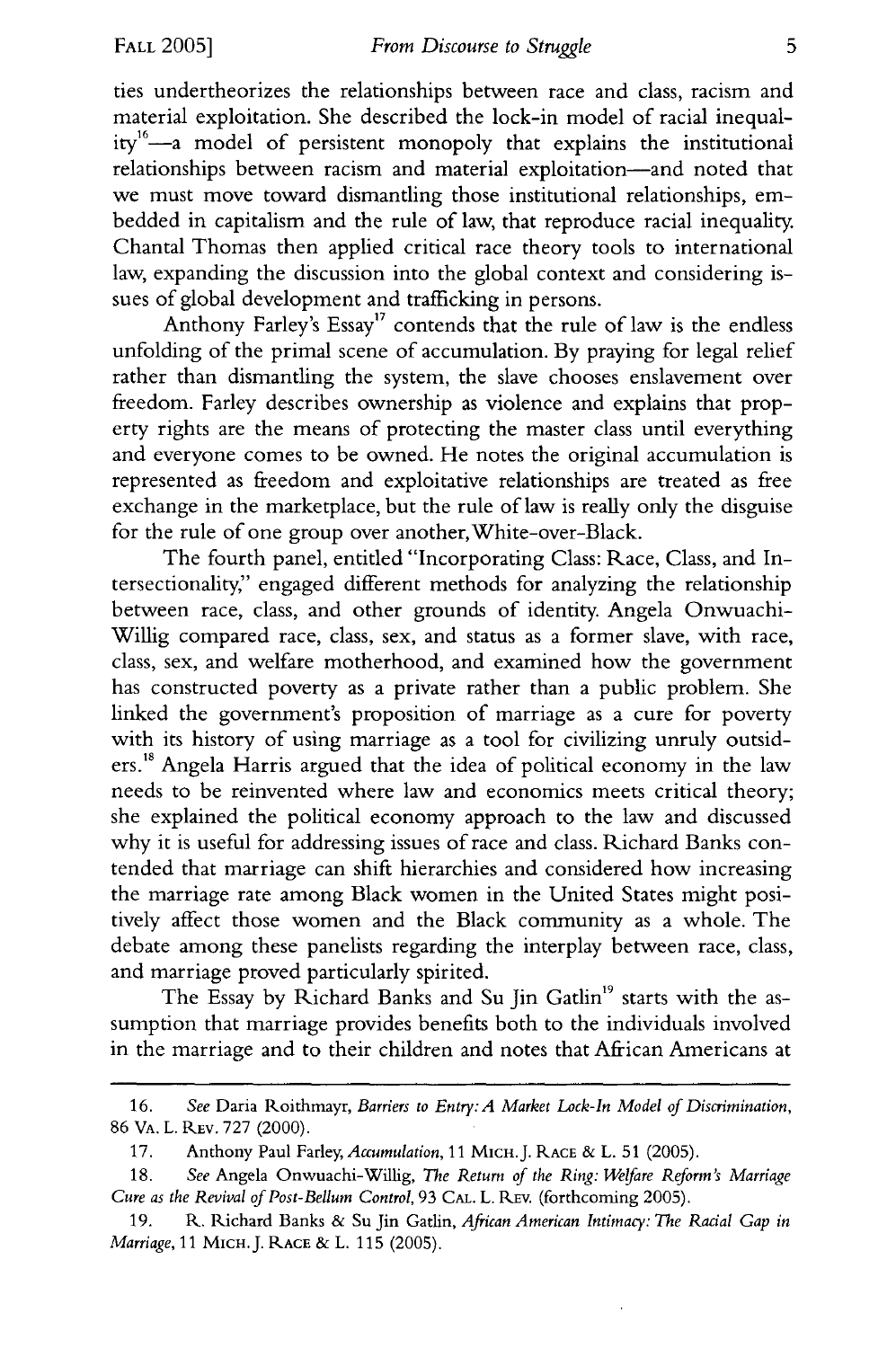all economic levels are less likely than other groups to marry. A basic premise of the Essay is that the racial gap in marriage is a mechanism of further inequality that translates into racial gaps in other areas, such as health, income, wealth, incarceration, and education. Banks and Gatlin consider the sexual bargaining model and note that African American women are less likely than other groups to marry interracially and more likely to marry a spouse with a lower socioeconomic or educational status. After highlighting the potential effects of low marriage rates, they suggest the promotion of policies that diminish differences in outcomes based on marriage.

Gerald Torres delivered the closing keynote address. He noted that although race and class are analytically separable, they are so empirically and materially linked that one cannot fully articulate a critique of race relations without considering class. He also explained that race can be a diagnostic for analyzing how institutions fail groups of people; when Black people's social positions show an institution is not working for them, most likely that institution is also not working for other people. Determining who those other people are and building coalitions with them can create a politics of resistance, as exemplified **by** the uniting of poor rural Whites with Mexican-American and Black Texans to save the Texas Ten Percent Plan. Because of the Plan, non-wealthy students of all races, even those from under-resourced high schools, now attend the University of Texas. Torres suggested that in thinking about race, one should consider vertical and horizontal relations to construct a strategy for confronting and engaging power and characterizing race. He then critiqued the idea of marginalization through a discussion of critical race theory discourse regarding the Black-White binary.

Two major tensions within critical race theory and progressive thought pervaded discussions during the symposium. First, what balance should critical race theorists strike between the materialist and idealist perspectives? Has critical race theory strayed too far into discourse analysis or do its proponents still work at the level of activists and everyday people? Can idealist and realist concerns be considered independently, or are they inherently intertwined? And can race ever be examined without at least implicitly recognizing the importance of class?

Second, will the movement accomplish more by working within the system or by using its power to destroy that system and develop a new and inclusive system in its place? Will we achieve progress and gain greater legitimacy by using the established procedures of the legal system to effect change? Or does the availability of legal relief merely cloak a system that perpetuates and further entrenches inequality? And if dismantling the system and starting over is the only way to achieve meaningful equality, to what extent is that possible and practical?

Since hosting its inaugural symposium and publishing its first volume during the 1995-1996 academic year, the *Michigan Journal of Race &*